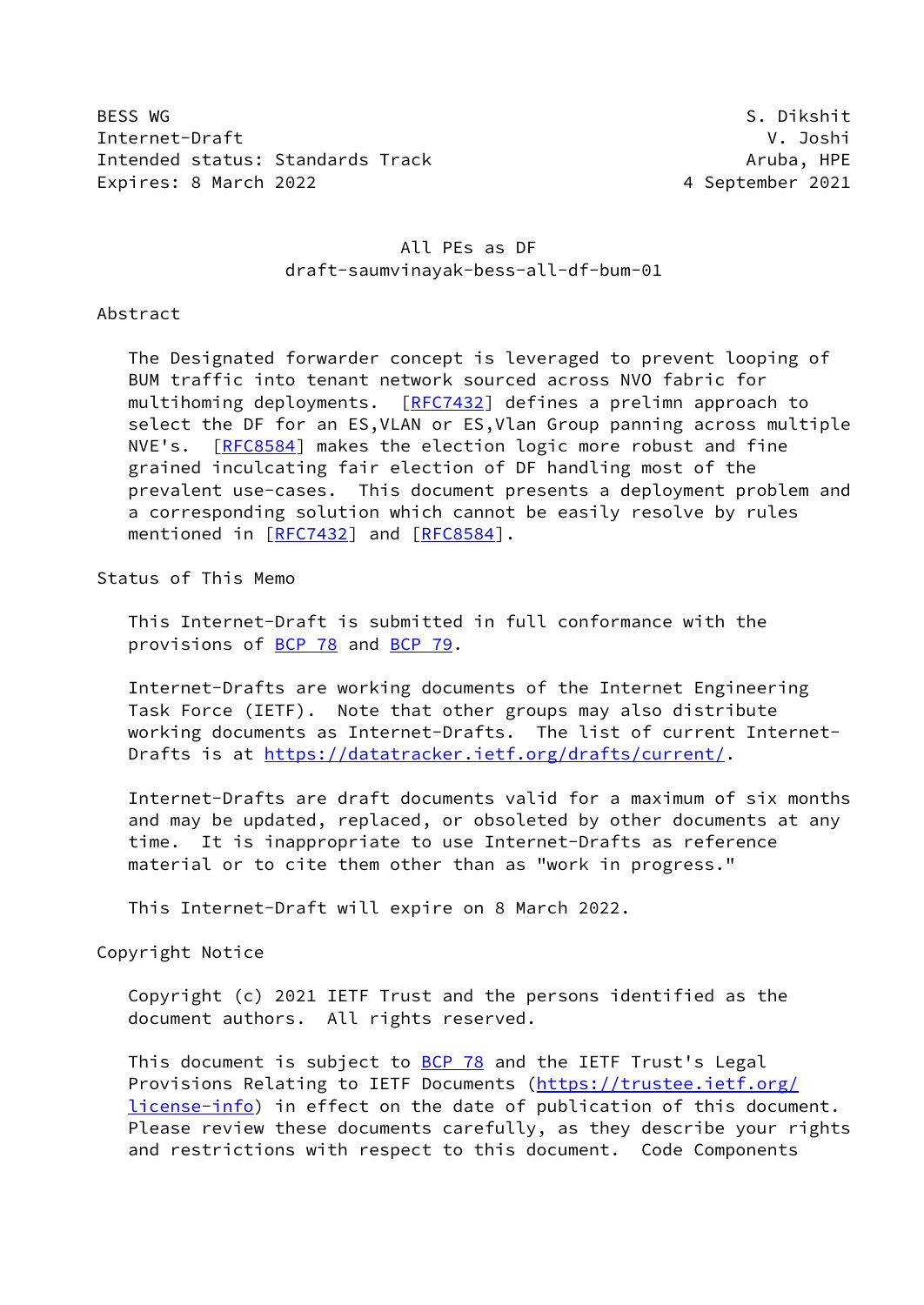```
Internet-Draft All PEs as DF September 2021
```
 extracted from this document must include Simplified BSD License text as described in Section 4.e of the [Trust Legal Provisions](https://trustee.ietf.org/license-info) and are provided without warranty as described in the Simplified BSD License.

Table of Contents

|                                         | $\overline{\phantom{0}}^2$ |
|-----------------------------------------|----------------------------|
| 2.                                      | $\overline{2}$             |
| 3.                                      | $\overline{2}$             |
| $\overline{4}$ .                        | $\overline{3}$             |
| 5.                                      | $\overline{4}$             |
| Sending All PEs are DF mode<br>5.1.     | $\overline{4}$             |
| Receive All PEs are DF mode<br>5.2.     | $\overline{5}$             |
|                                         | $\overline{5}$             |
| Interoperability with other Algos<br>6. | $\overline{5}$             |
| 7.                                      | 6                          |
| 8.                                      | 6                          |
| 9.                                      | 6                          |
|                                         | 6                          |
|                                         | 6                          |
|                                         | 6                          |
| Normative References<br>12.1.           | 6                          |
| 12.2. Informative References            | 6                          |
| Authors' Addresses                      | $\overline{1}$             |
|                                         |                            |

<span id="page-1-0"></span>[1](#page-1-0). Important Terms

DF: Designated Forwarder as defined in [\[RFC7432](https://datatracker.ietf.org/doc/pdf/rfc7432)].

VTEP: Virtual Tunnel End Point or Vxlan Tunnel End Point

<span id="page-1-2"></span>[2](#page-1-2). Introduction

 The Designated forwarder concept is leveraged to prevent looping of BUM traffic into tenant network sourced across NVO fabric for multihoming deployments. [[RFC7432](https://datatracker.ietf.org/doc/pdf/rfc7432)] defines a prelimn approach to select the DF for an ES, VLAN or ES, Vlan Group panning across multiple NVE's. [\[RFC8584](https://datatracker.ietf.org/doc/pdf/rfc8584)] makes the election logic more robust and fine grained inculcating fair election of DF handling most of the prevalent use-cases. This document presents a deployment problem and a corresponding solution which cannot be easily resolve by rules mentioned in [\[RFC7432](https://datatracker.ietf.org/doc/pdf/rfc7432)] and [[RFC8584\]](https://datatracker.ietf.org/doc/pdf/rfc8584).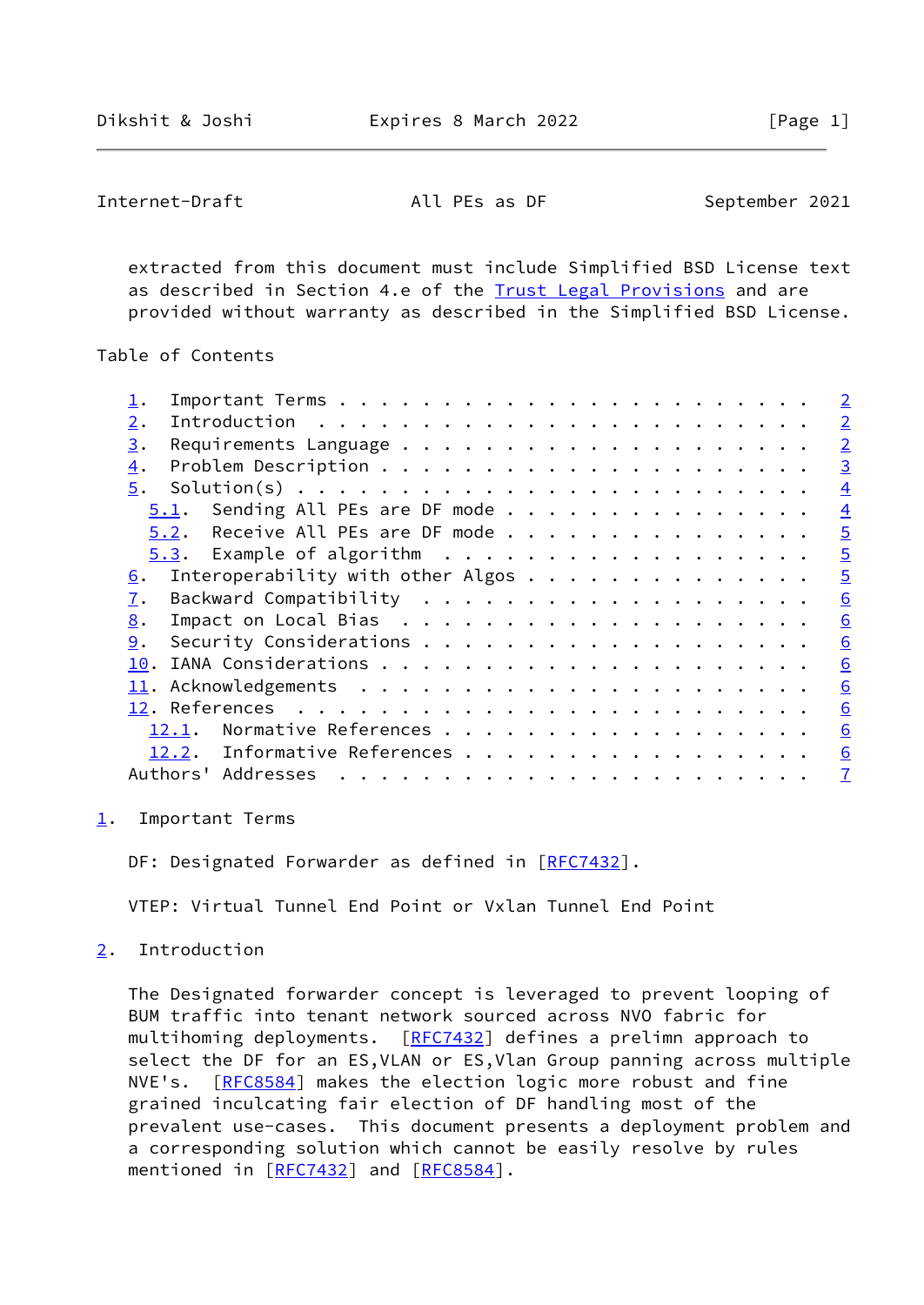### <span id="page-2-0"></span>[3](#page-2-0). Requirements Language

 The key words "MUST", "MUST NOT", "REQUIRED", "SHALL", "SHALL NOT", "SHOULD", "SHOULD NOT", "RECOMMENDED", "MAY", and "OPTIONAL" in this document are to be interpreted as described in [\[RFC2119](https://datatracker.ietf.org/doc/pdf/rfc2119)].

| Dikshit & Joshi | Expires 8 March 2022 | [Page 2] |
|-----------------|----------------------|----------|
|                 |                      |          |

<span id="page-2-2"></span>Internet-Draft All PEs as DF September 2021

 When used in lowercase, these words convey their typical use in common language, and they are not to be interpreted as described in [\[RFC2119](https://datatracker.ietf.org/doc/pdf/rfc2119)].

<span id="page-2-1"></span>[4](#page-2-1). Problem Description

 It's a typical case of Firewall devices also configured as default gateway for the NVO fabric or default gateways inturn redirect traffic to firewalls over shared vlan. This example for simplicity assumes the former case wherein firewall is also configured as default gateway for all VLANs in the site (SITE-1 and SITE-2).

 All PEs(Vtep1 and Vtep2 in below example) in the diagram are attached to same ES and both intend to act act as DF for the broadcast domain (BD-1) for their respective sites. As already mentioned, this is a typical case of firewall-gatewaus (active/active) across fabrics (sites), Where in, the preferred firewall-gateway is the one local to the site, whereas, upon failure, packets need to be redirected (over WAN, via DCI/VPN) towards the remote site firewall. The firewall device is connected to it's first-hop vtep over the same bridge domain and same ESI. All in all, it's an emulated multi-homing scenario. This is a scenario of firewall devices hosting same(IP and MAC) credentials.

 Simplistic example : There are two sites, SITE-1 and SITE-2 in the below diagram. Traffic (including BUM) generated by Host1 (in SITE- 1) (for a bridge-domain) should run through site-local firewall instance (firewall\_1) preferably. Only in case of local-outage, the traffic should be send across over WAN to the remote firewall (firewall\_2). Same should apply to traffic generated by Host2 (in SITE-2), wherein, it should preferably run through the local firewall (firewall\_2) and over a failure should go over the WAN towards firewall\_1.

 Vtep1/2 learn the firewall MAC (MAC\_F) as local learning and also from the remote Vtep2/1. But since both the learnings are over the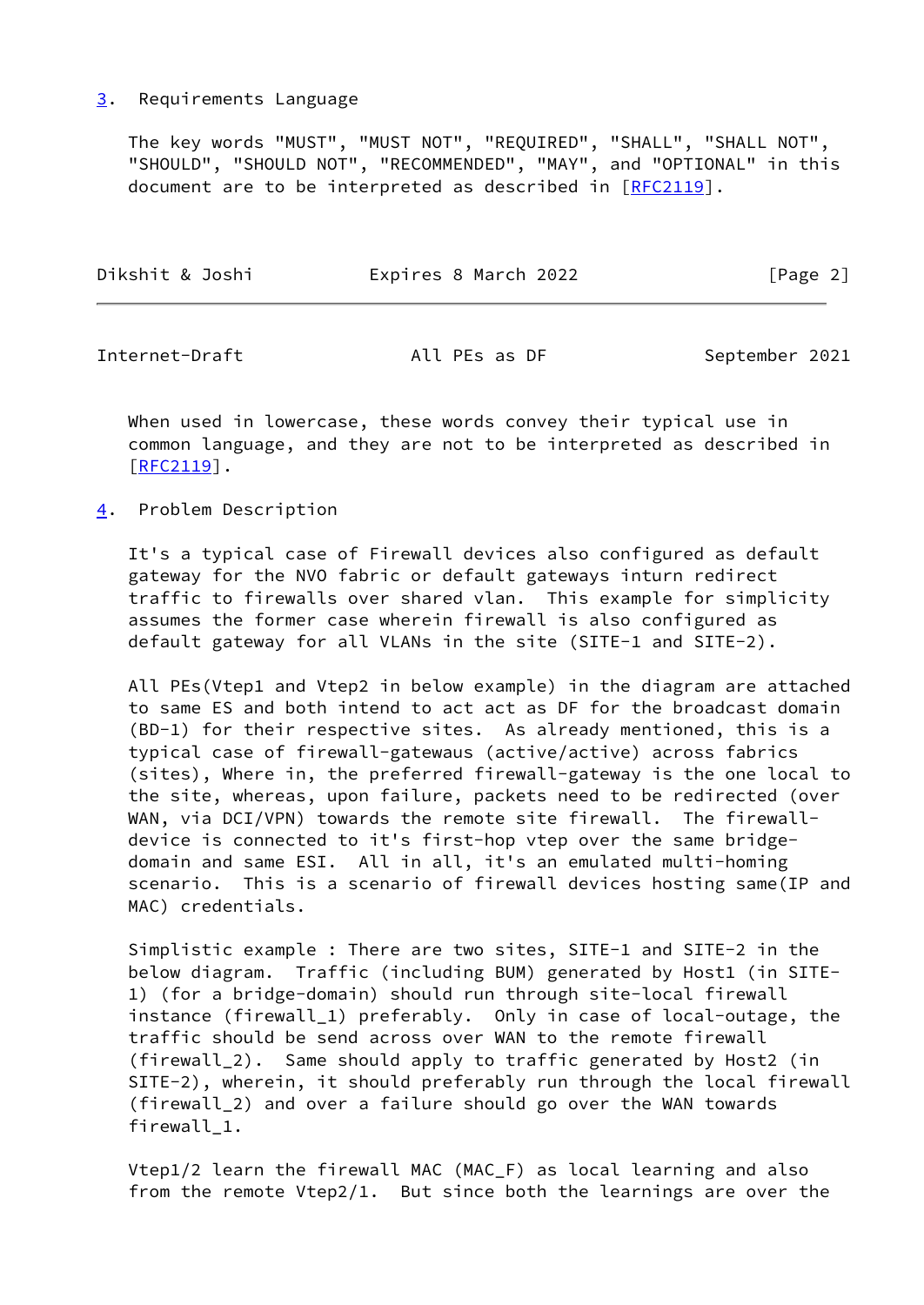same ESI, it should not lead to MAC move. Cometh the local firewall failure, Vteps (1 or 2) should start redirecting the traffic to remote SITE. Any ARP request (BUM traffic) for firewall credentials landing at either Vtep1 or Vtep2 should be flooded to network towards the local firewall.

Dikshit & Joshi Expires 8 March 2022 [Page 3]

<span id="page-3-1"></span>Internet-Draft All PEs as DF September 2021



Figure 1: Figure 1: Active-Active Firewall Across Sites

<span id="page-3-0"></span>[5](#page-3-0). Solution(s)

 The control plane part of the solution can be leveraged from the 'DF Election Extended Community' described in [[RFC8584](https://datatracker.ietf.org/doc/pdf/rfc8584)]. Since the requirement is to ensure all the PEs attached to ESI forward the BUM traffic arriving from NVO fabric towards the Attachment circuits (ACs) configured over the ES for a BD (broadcast domain) mapped to Vlan or bundle of Vlans. As explained in the above section that this is a case where PEs are in disparate networks and the ACs behind them are not connected to each other to a common physical device.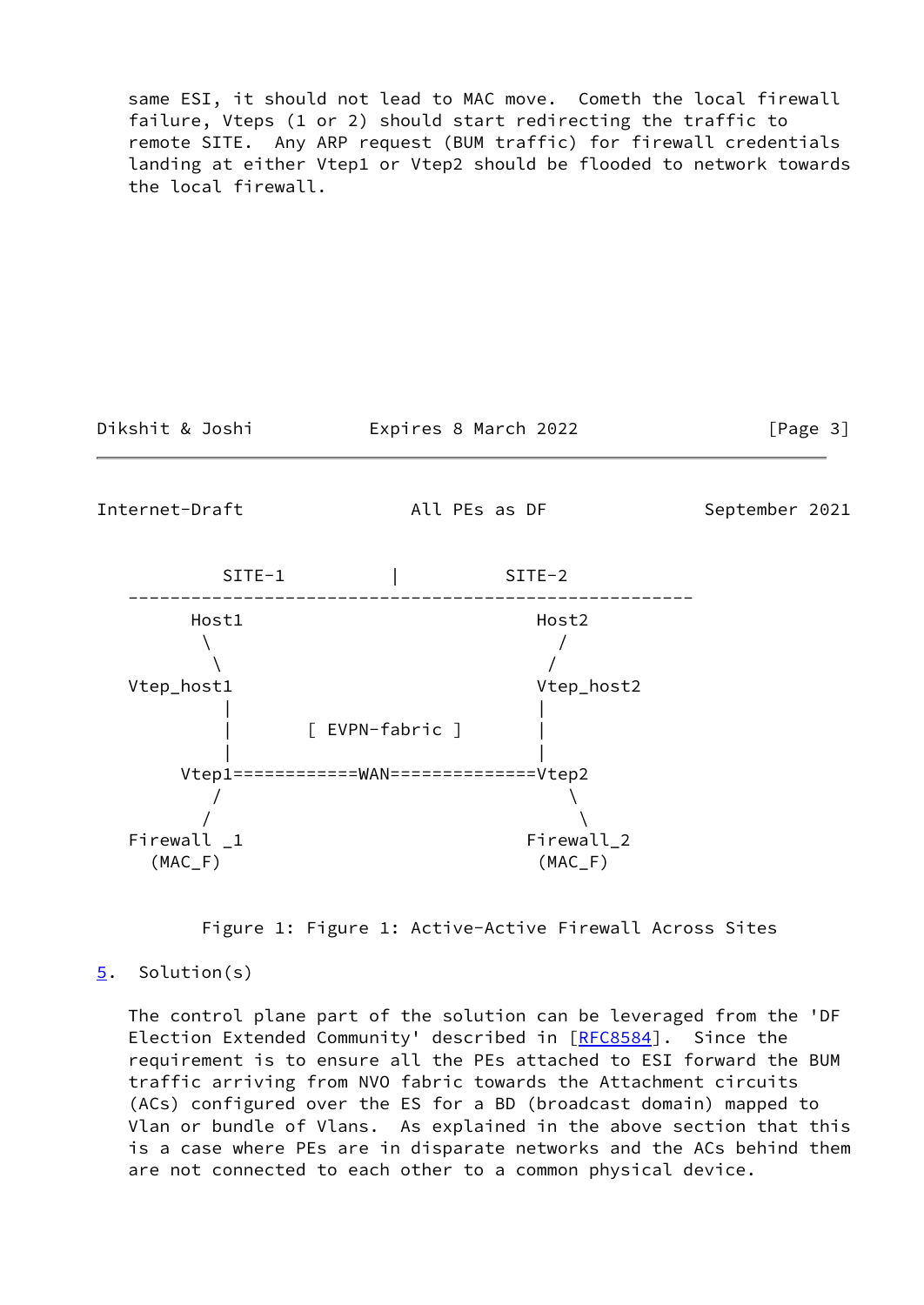This document proposes a new mode of DF-election, ALL-PEs-DF where-in all of the pariticipating PEs intend to play DF role for a vlan(s) enabled on an ESI. This requires "DF Election Extended Community" to carry this information with the ES route to indicate it to remote PEs. This ensures all PEs receiving BUM traffic over NVO fabric destined to ESI, BD, SHOULD flood it on the associated ES on the access/tenant side. PE MAY be explicitly configured to choose the ALL-PEs-DF mode.

<span id="page-4-0"></span>[5.1](#page-4-0). Sending All PEs are DF mode

The All-PEs-DF mode is used as follows:

- (1) PEs configured to use ALL-PEs-DF mode SHOULD set "DF Alg" algorithm field in 'DF Election Extended Community' to appropriate value.
- (2) This document proposes value '2' for All-PEs-DF mode, as values '0' and '1' are already defined for usage in [[RFC8584](https://datatracker.ietf.org/doc/pdf/rfc8584)].

| Dikshit & Joshi | Expires 8 March 2022 | [Page 4] |
|-----------------|----------------------|----------|
|                 |                      |          |

<span id="page-4-2"></span>Internet-Draft **All PES as DF** September 2021

 (3) This algorithm is agnostic to the values carried in 'Bitmap' but does not discounts any use-case(s) in future which may need extra information carried in 'Bitmap' along with All-PEs-DF mode.

<span id="page-4-1"></span>[5.2](#page-4-1). Receive All PEs are DF mode

 When a PE receives the ES routes from all the other PEs for the ES in question carrying the ALL-PEs-DF mode set in 'DF Election Extended Community', it SHOULD checks to see if all the advertisements have the Extended Community with 'All-DF-mode' set as 'DF Alg'. If yes, then SHOULD ignore the 'Bitmap' and 'Rsvd' field in the extended community. As also mentioned in [\[RFC8584](https://datatracker.ietf.org/doc/pdf/rfc8584)], if even a single advertisement for Route Type 4 is received without the locally configured DF Alg and capability, the default DF election algorithm MUST be used as prescribed in [[RFC7432](https://datatracker.ietf.org/doc/pdf/rfc7432)].

<span id="page-4-3"></span>[5.3](#page-4-3). Example of algorithm

 The BGP-EVPN control plane support prescribed in this document helps in resolving the problem decsribed in [Section 4.](#page-2-1) If PEs Vtep1 and Vtep2 are configured to use ALL-PEs-DF mode, then any BUM traffic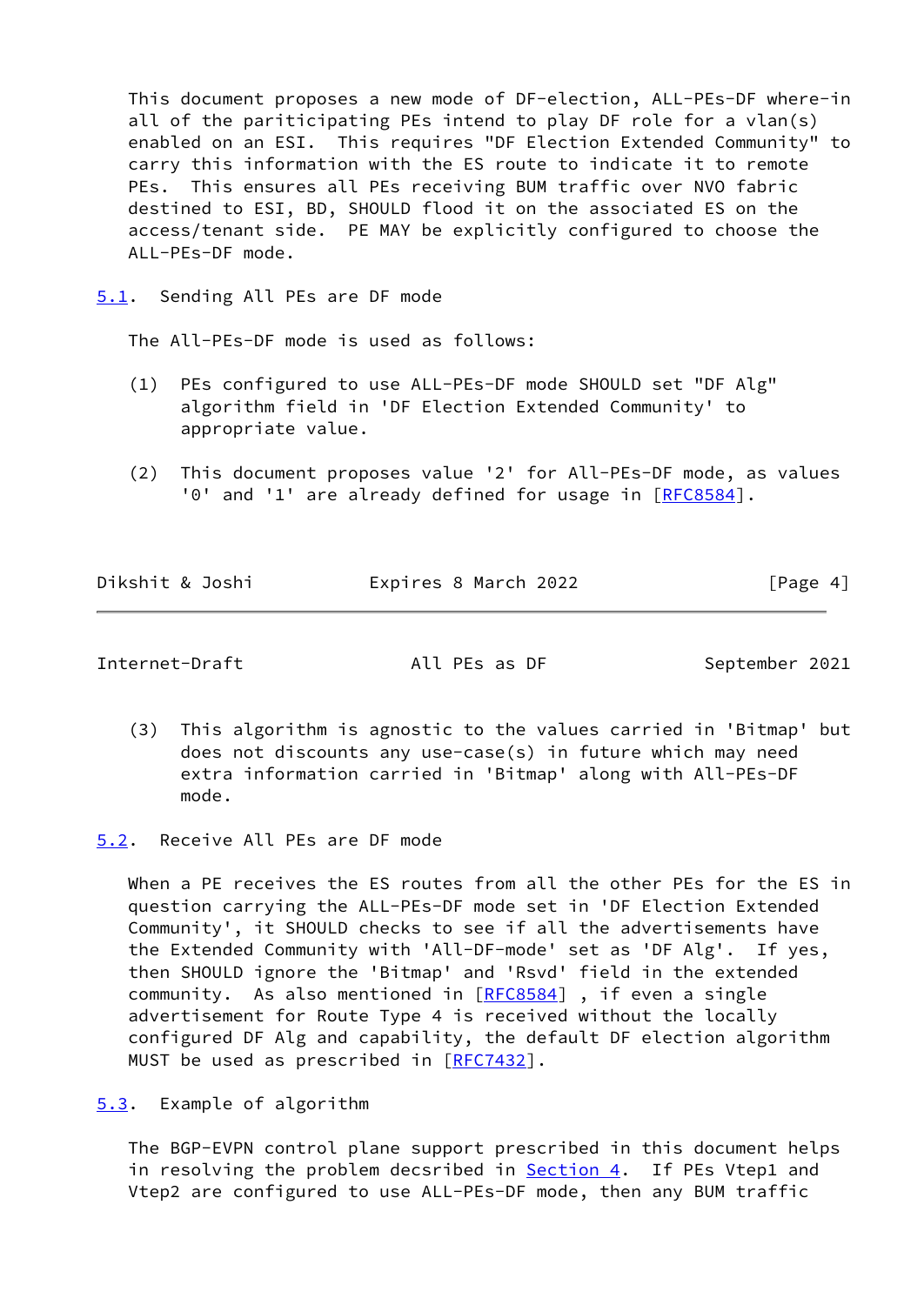from respective hosts Host1/Host2 over the EVPN fabric, should get broadcasted towards the AC for the ESI, Vlan to which the firewall\_1/ firewall 2 (respectively) is attached. For example the arp-request for the Firewall IP will be honored by the Firewall\_1 behind the Vtep1 which receives the ARP-request, whereas, when Vtep2 receives the arp-request it will be honored by Firewall\_2. Vtep1 and Vtep2 will publish the arp-request in their respective ACs attached to the firewall on which Vlan, ESI is enabled

### <span id="page-5-0"></span>[6](#page-5-0). Interoperability with other Algos

 Since All-DF-algo is special mode and not exactly an algorithm, which requires the participation of all PEs for an ESI, VLAN. Hence, even if one PE publishes an algo which is NOT "All-DF-mode", other PEs SHOULD revert back to default algorithm. The reason being that, if there are PE1, PE2, PE3 and PE4 in contention. PE1 and PE2 publishes DF Algo 'ALL-PEs-DF', PE3 publishes '0' and PE4 publishes '1'. Once this mismatch is perceived, all PEs SHOULD try and converge towards the default mode. An admin intervention may be required to achieve the same or to converge on any other supported 'DF Algo'.

| Dikshit & Joshi | Expires 8 March 2022 | [Page 5] |
|-----------------|----------------------|----------|
|                 |                      |          |

<span id="page-5-2"></span>Internet-Draft All PEs as DF September 2021

## <span id="page-5-1"></span>[7](#page-5-1). Backward Compatibility

As prescribed in [\[RFC8584](https://datatracker.ietf.org/doc/pdf/rfc8584)], PEs not supporting (hence not publishing) 'ALL-PEs-DF', SHOULD ignore the processing of the 'DF Election Extended Community' and SHOULD indulge in DF-election using the default aglorithm mentioned in  $[RFC7432]$  $[RFC7432]$ . The PEs configured with this new alogrithm (hence publishing it), if receive Route Type 4 without 'DF Election Extended Community', SHOULD also revert back to default algorithm. If PEs receive Route Type 4 with another algorithm published in 'DF Election Extended Community', then it should follow procedures prescribed in [Section 6.](#page-5-0)

<span id="page-5-3"></span>[8](#page-5-3). Impact on Local Bias

There is no impact on the local-bias handling, as the PE receiving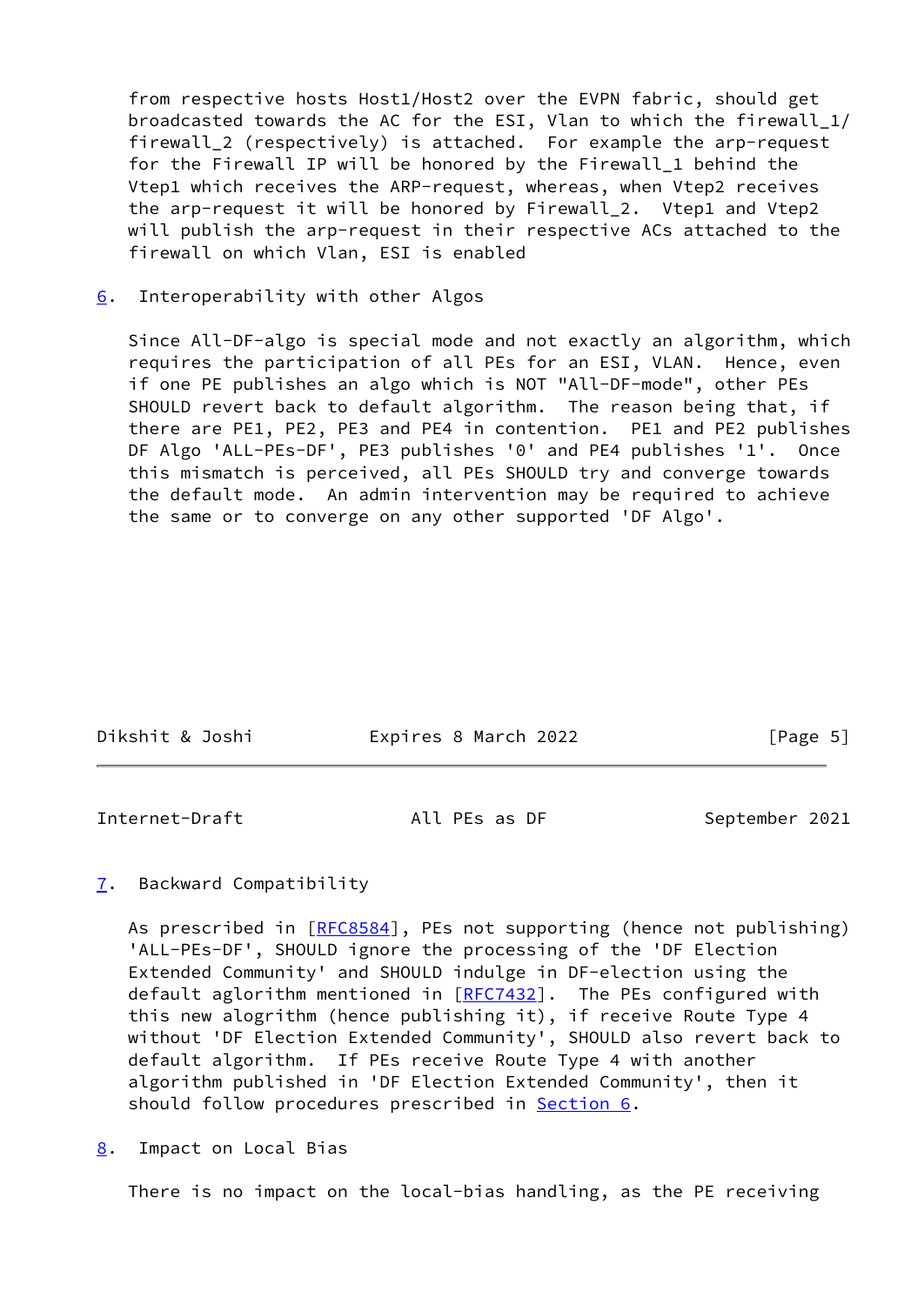the BUM from access side over {ESI, VLAN} and relays it to other PEs that published {ESI, VLAN} in Route Type 4; the receiving side PEs will not relay it to EVPN fabric nor will they redirect it to same ESI configured with same VLAN on the access/tenant side.

<span id="page-6-0"></span>[9](#page-6-0). Security Considerations

 This document inherits all the security considerations discussed in [\[RFC7432](https://datatracker.ietf.org/doc/pdf/rfc7432)] and [[RFC8584](https://datatracker.ietf.org/doc/pdf/rfc8584)].

<span id="page-6-1"></span>[10.](#page-6-1) IANA Considerations

 This document inherits all the IANA considerations discussed in [\[RFC7432](https://datatracker.ietf.org/doc/pdf/rfc7432)] and [[RFC8584](https://datatracker.ietf.org/doc/pdf/rfc8584)].

- <span id="page-6-2"></span>[11.](#page-6-2) Acknowledgements
- <span id="page-6-3"></span>[12.](#page-6-3) References
- <span id="page-6-4"></span>[12.1](#page-6-4). Normative References
	- [RFC2119] Bradner, S., "Key words for use in RFCs to Indicate Requirement Levels", [BCP 14](https://datatracker.ietf.org/doc/pdf/bcp14), [RFC 2119](https://datatracker.ietf.org/doc/pdf/rfc2119), March 1997, <[http://www.rfc-editor.org/rfc/rfc2119.txt>](http://www.rfc-editor.org/rfc/rfc2119.txt).

<span id="page-6-5"></span>[12.2](#page-6-5). Informative References

 [RFC7348] Mahalingam, M., "Virtual eXtensible Local Area Network (VXLAN): A Framework for Overlaying Virtualized Layer 2 Networks over Layer 3 Networks", [RFC 7348,](https://datatracker.ietf.org/doc/pdf/rfc7348) August 2014, <[http://www.rfc-editor.org/rfc/rfc7348.txt>](http://www.rfc-editor.org/rfc/rfc7348.txt).

| Dikshit & Joshi | Expires 8 March 2022 | $\lceil \text{Page } 6 \rceil$ |
|-----------------|----------------------|--------------------------------|
|                 |                      |                                |
| Internet-Draft  | All PEs as DF        | September 2021                 |

<span id="page-6-6"></span>

[RFC7432] Sajassi, A., "BGP MPLS-Based Ethernet VPN", [RFC 7432,](https://datatracker.ietf.org/doc/pdf/rfc7432) February 2015, <[http://www.rfc-editor.org/rfc/rfc7432.txt>](http://www.rfc-editor.org/rfc/rfc7432.txt).

 [RFC8584] Rabadan, J., "Framework for Ethernet VPN Designated Forwarder Election Extensibility", [RFC 8584](https://datatracker.ietf.org/doc/pdf/rfc8584), April 2019, <[http://www.rfc-editor.org/rfc/rfc8584.txt>](http://www.rfc-editor.org/rfc/rfc8584.txt).